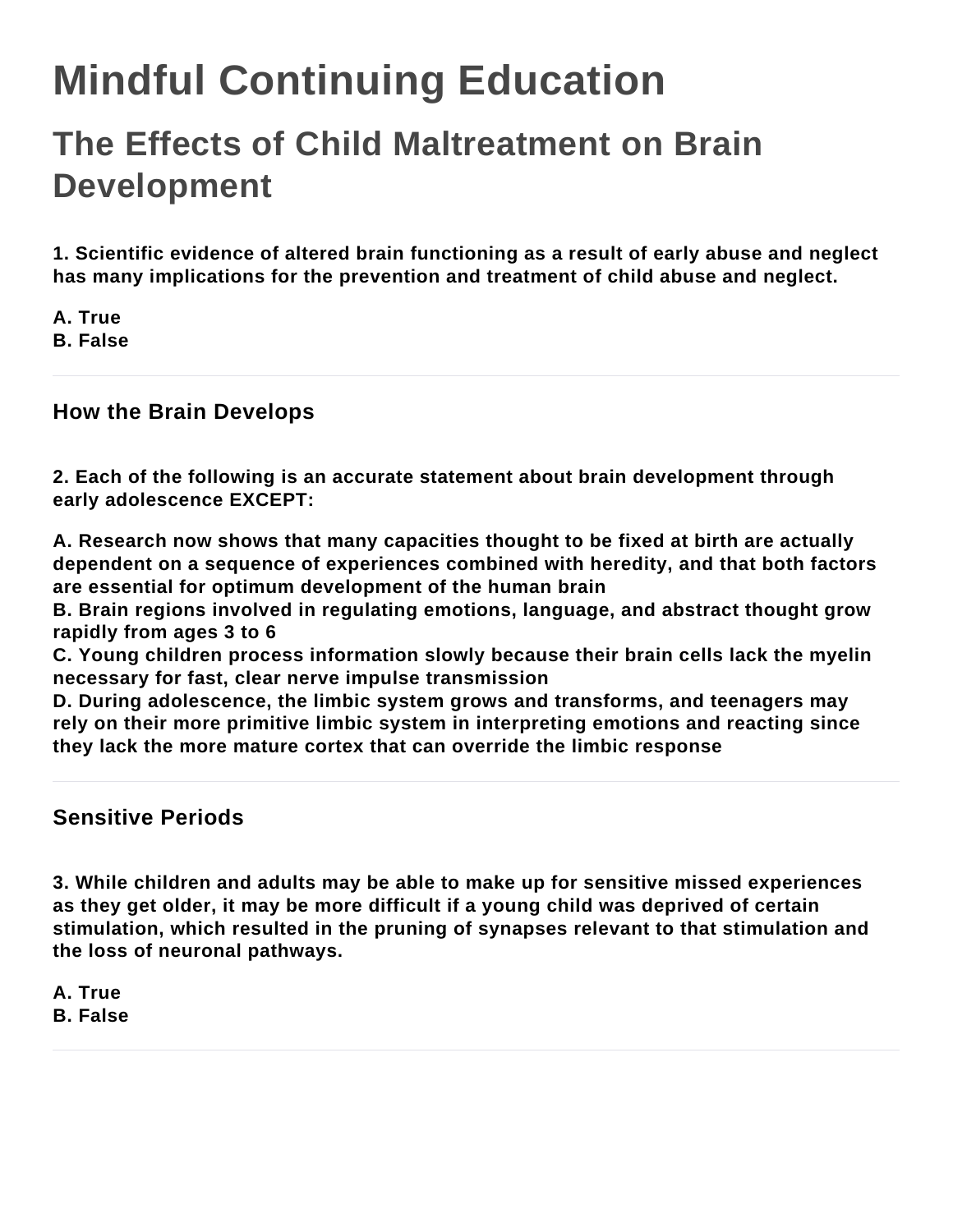**4. The organizing framework for children's development is based on:**

- **A. Growth in specific brain regions**
- **B. The extent of the brain's plasticity**
- **C. The development and elimination of synapses**
- **D. The creation of memories**

### **Effects of Maltreatment on Brain Development**

**5. Children who are exposed to maltreatment may experience weakened neuronal pathways that impact social interactions and the ability to appropriately get their needs met, largely because they have not had reliable, suitable child-caregiver interactions, which is referred to as "comfort and reciprocate."**

**A. True**

**B. False**

**Effects of Maltreatment on Behavioral, Social, and Emotional Functioning**

**6. The changes in brain structure and chemical activity caused by child maltreatment can have a wide variety of effects on children's behavioral, social, and emotional functioning, including:**

- **A. Persistent fear response and hyperarousal**
- **B. Diminished executive functioning and delayed developmental milestones**
- **C. Weakened response to positive feedback and complicated social interactions**
- **D. All of the above**

**Impact of Maltreatment on Adolescents**

**7. For teens who have been maltreated, impulsive behavior may be even more apparent than normal, largely because they have developed brains that have been unable to focus on advanced thinking that occurs in the brain's hippocampus and cerebellum.**

**A. True**

**B. False**

**8. Which of the following are NOT examples of the growing trends in child welfare that may help provide a more caring view of the world to an abused or neglected child?**

**A. Trauma-informed care and family-centered practice and case planning, including**